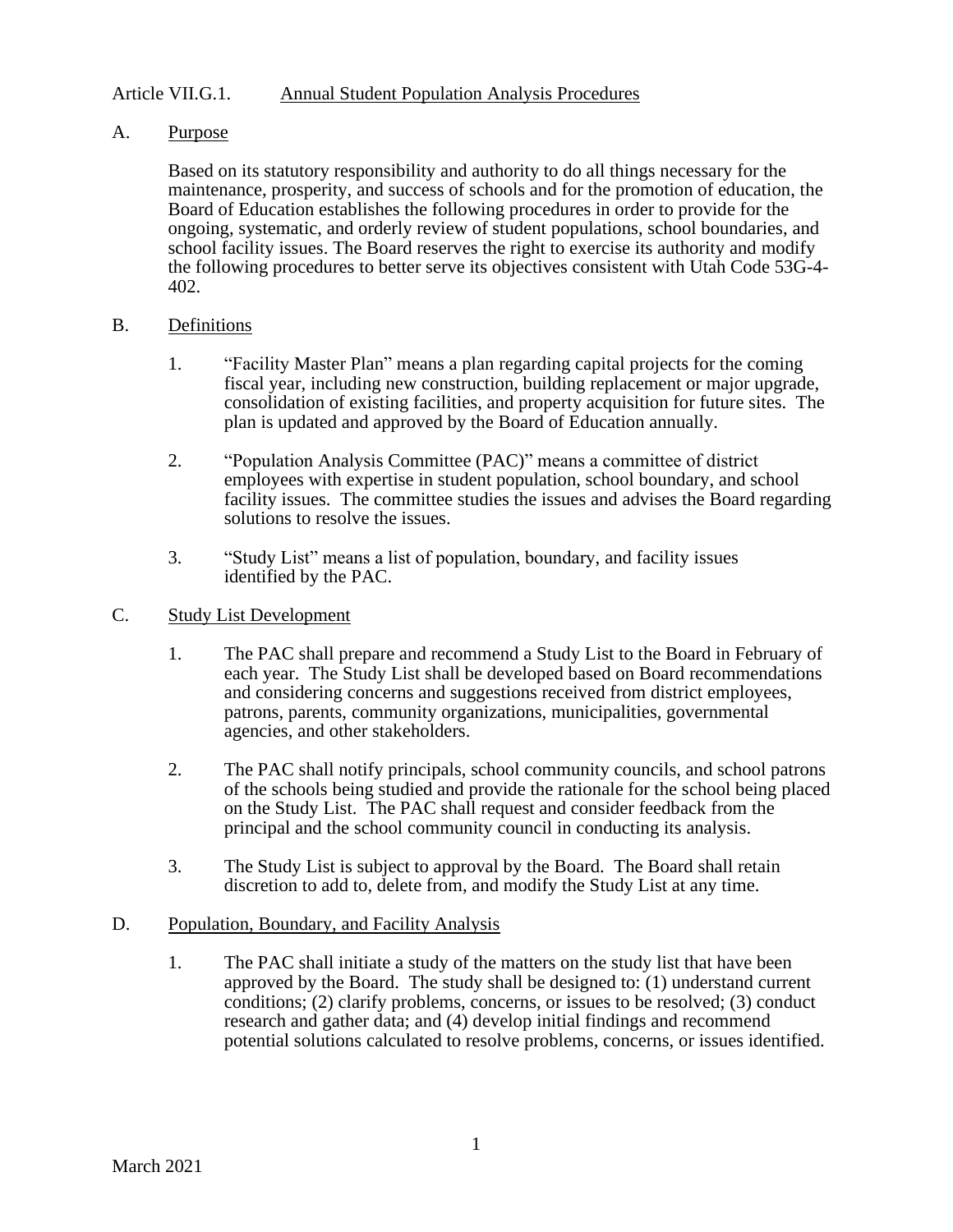- 2. In consultation with the Board, the PAC may use appropriate methods to gather data and conduct analysis including, but not limited to interviewing employees, patrons, and other school community stakeholders; meeting with school community councils and local elected officials; conducting community meetings with school patrons; engaging consultants and commissioning studies; and conducting surveys and focus groups.
- 3. In conducting its study and in developing potential solutions, the PAC shall consider factors that include, but are not limited to the following:
	- a. Age and condition of buildings
	- b. Busing and transportation needs
	- c. Contiguous boundaries
	- d. Efficiency of property use and disposition
	- e. Enrollment and programming
	- f. Environmental factors (air quality, geological conditions, flood hazards, hazardous waste, etc.)
	- g. Feeder patterns
	- h. Fiscal considerations
	- i. Natural disasters or other extraordinary circumstances (safety, potential for property damage, etc.)
	- j. Protection of vulnerable or at-risk student populations
	- k. Residential developments
	- l. Safe walking routes
- 4. The PAC shall consider consolidation of existing facilities when:
	- a. A facility is identified on the Facility Master Plan as needing replacement or remodel.
	- b. The enrollment of a school being studied could be combined with neighboring schools.
- E. **Initial Report** 
	- 1. The PAC shall prepare a written initial report outlining its analysis and potential solutions to the issues raised. No later than June, the initial report shall be presented to the Board in a study session or board meeting allowing the Board an opportunity to gain an in-depth understanding of the issues being studied and potential solutions.
	- 2. The initial report shall specifically identify any schools being considered for school closure or boundary changes, and the PAC shall promptly provide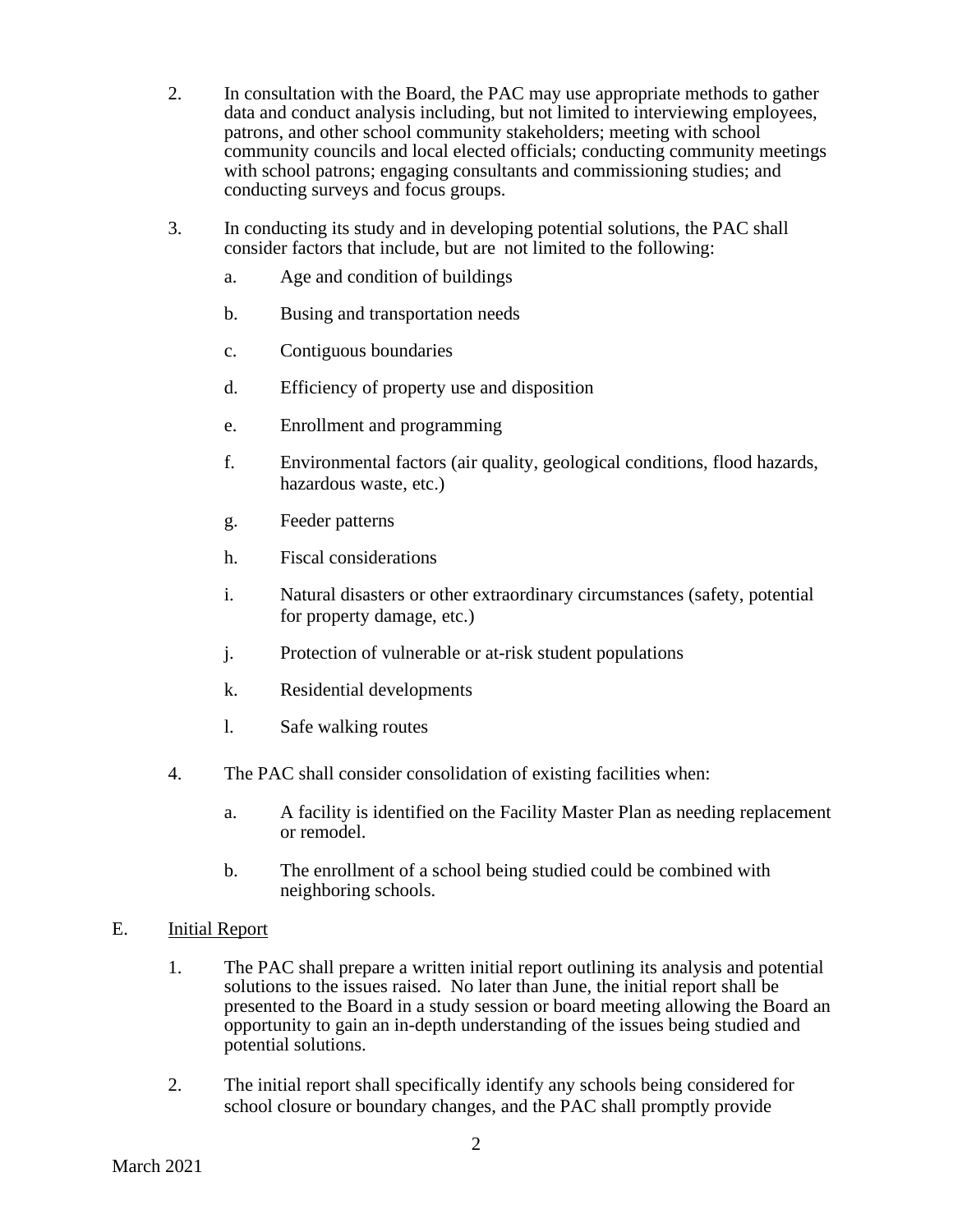appropriate notice of the same to parents of students enrolled in schools that may be directly affected by the changes, parents of students at other schools that may be indirectly affected by the changes, and officials of the municipality where the schools are located.

- 3. The PAC shall schedule and conduct open houses to discuss the initial report with impacted school communities and solicit feedback. In addition, the PAC shall formally solicit feedback from patrons by posting the initial report on the District's website allowing at least thirty (30) days of public comment. Public comment shall be gathered, analyzed, and catalogued by the PAC. A summary of public comment shall be reported to the Board in a study session or board meeting in September.
- 4. The PAC shall refine the initial report based on feedback from impacted schools or school community councils, public comment, and the Board's directions.

# F. Board Action

- 1. Based on the foregoing, the PAC shall develop a final plan and present it to the Board in the October on a first reading as part of a duly noticed public hearing. The public hearing shall be held in accordance with Utah Code 53G-4-402(21). Subsequent to the public hearing, the Board shall vote on the final plan to approve, reject, or approve with modifications.
- 2. In November, the Board shall consider the final plan on a second reading with any modifications. The Board shall vote to approve or reject the final plan. This vote shall take place no fewer than one hundred twenty (120) days after proper notice has been issued as detailed in above in section E.2. above.
- 3. If rejected, the Board may direct the PAC to include portions of the final plan in the study list to be revisited the following year.
- G. Implementation
	- 1. Unless otherwise indicated by the Board, implementation of a final plan adopted by the Board shall be carried out at the beginning of the following school year.
	- 2. Students whose boundary school changes as a result of implementation of the final plan shall be assigned to schools as follows:
		- a. Elementary and junior high students are expected to attend the new boundary school at the beginning of following school year. Students may apply through the open enrollment process if they wish to remain at the school they attended at the time the change was approved by the Board.
		- b. High school students may opt to complete high school at the school they were attending at the time the change was approved by the Board. Students opting to complete high school in the former school shall signify an intent to remain by submitting an open enrollment application.